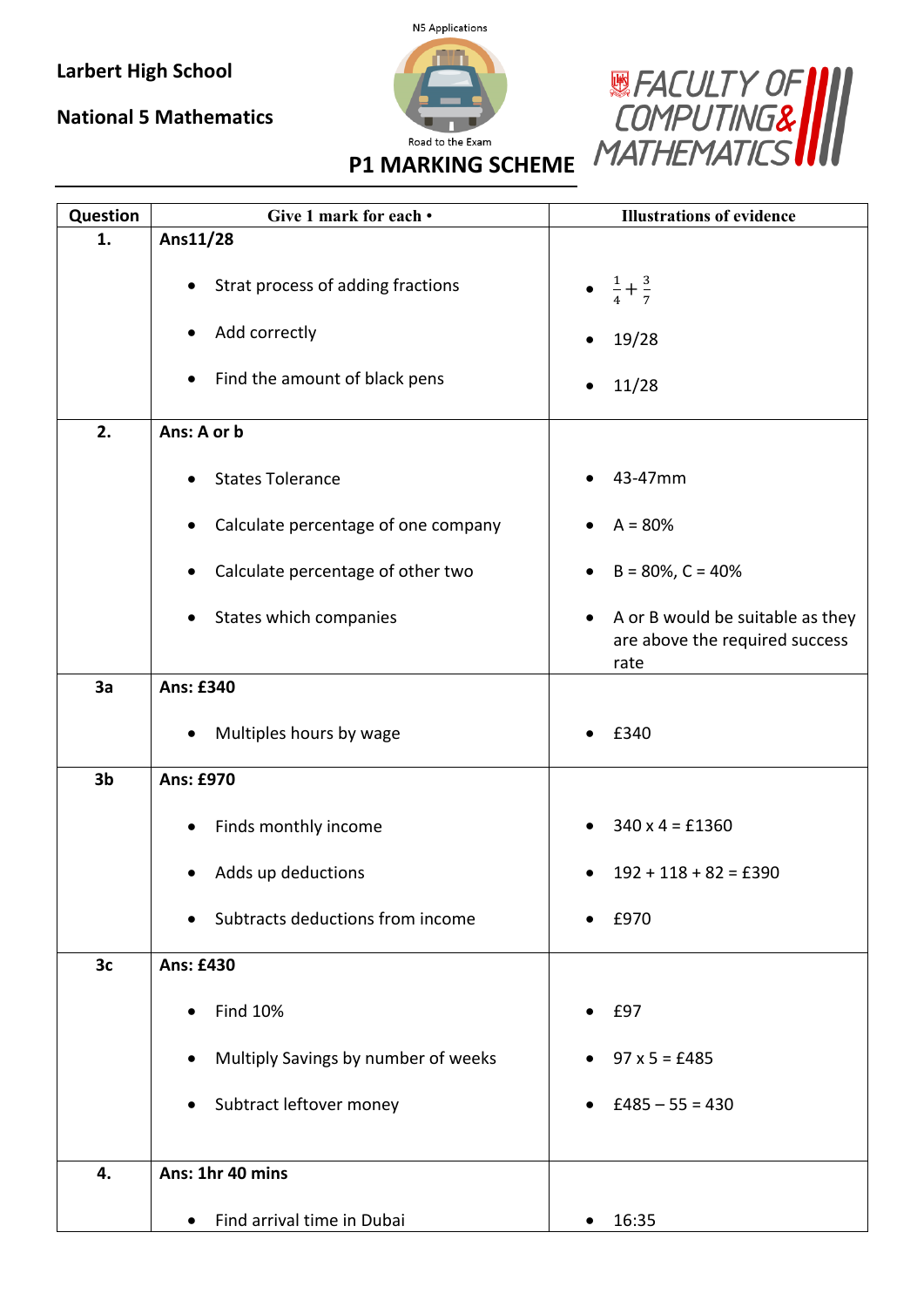|     | Find the time plane leaves Dubai<br>$\bullet$                  | 18:15                                                                |
|-----|----------------------------------------------------------------|----------------------------------------------------------------------|
|     | Calculate the difference<br>$\bullet$                          | 1hr 40 mins<br>$\bullet$                                             |
| 5.  | <b>Ans: 700 Tvs</b>                                            |                                                                      |
|     | Start table<br>$\bullet$                                       | $\bullet$                                                            |
|     | Find one way of stacking boxes<br>$\bullet$                    | 600                                                                  |
|     | Find the other<br>$\bullet$                                    | 700<br>$\bullet$                                                     |
|     | State the maximum<br>$\bullet$                                 | 700 boxes<br>$\bullet$                                               |
| 6.  | Ans: £7680                                                     |                                                                      |
|     | 20% of 12000<br>$\bullet$                                      | 2400                                                                 |
|     | Take away from 12000<br>$\bullet$                              | 9600<br>$\bullet$                                                    |
|     | Find 20% and take away<br>$\bullet$                            | 7680                                                                 |
| 7a  | Ans: 45.12m                                                    |                                                                      |
|     | Start find circumference of circle/semi<br>$\bullet$<br>circle | $0.5 \times \Pi \times 8$<br>$\bullet$<br>12.56 / 25.12<br>$\bullet$ |
|     | Find length of circle/semi circle<br>$\bullet$                 |                                                                      |
|     | Length of either side<br>$\bullet$                             | 20                                                                   |
|     | Full length<br>$\bullet$                                       | 45.12m<br>$\bullet$                                                  |
| 7b. | Ans: 86.26m^2                                                  |                                                                      |
|     | Find area of rectangle<br>$\bullet$                            | 60<br>$\bullet$                                                      |
|     | Area of circle started<br>$\bullet$                            | States formula                                                       |
|     | Area of a circle calculated<br>$\bullet$                       | 28.26<br>$\bullet$                                                   |
|     | <b>Total Area</b>                                              | 88.26                                                                |
|     | Cost<br>$\bullet$                                              | £1112.50<br>$\bullet$                                                |
| 8.  | Ans: Median = $137$ , SIQR = $7$                               |                                                                      |
|     | Sort numbers<br>$\bullet$                                      |                                                                      |